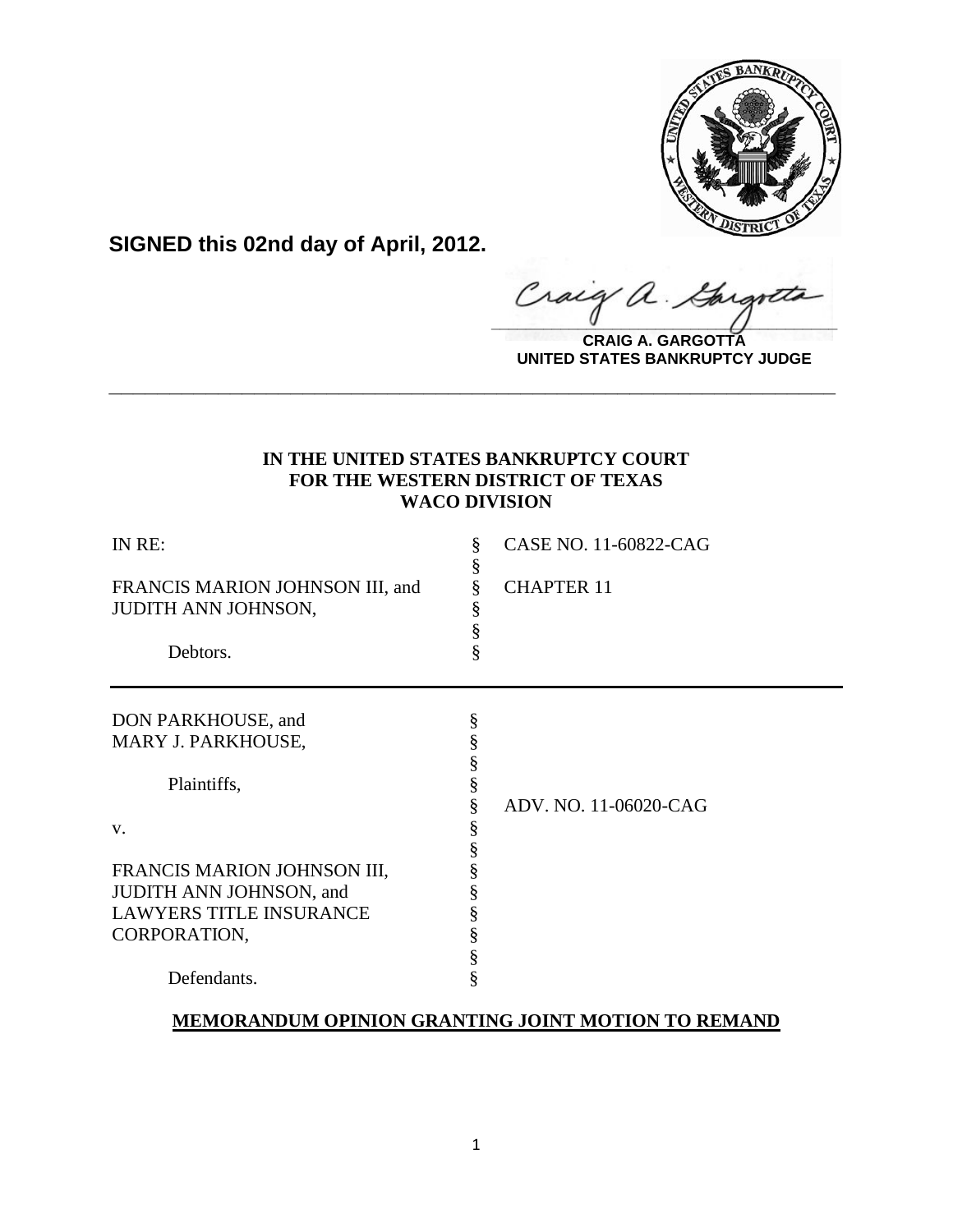Before the Court is the Joint Motion to Remand filed November 11, 2011 (docket no. 5) (the "Motion") on behalf of Debtors/Defendants, Francis and Judith Johnson ("Debtors"), and Plaintiffs, Don and Mary Parkhouse ("Plaintiffs"). This Court has jurisdiction over this adversary proceeding pursuant to 28 U.S.C. § 1334, and the matter is deemed a non-core proceeding under 28 U.S.C. § 157(c). Venue is proper under 28 U.S.C. 1408(i). This matter is referred to this Court under the district court's Standing Order of Reference. A hearing was held on December 6, 2011, to consider the Motion. The following represents the Court's findings of fact and conclusions of law made under Federal Rules of Bankruptcy Procedure 7052 and 9014. Having considered the pleadings and the record in this case, for the reasons stated below, the Court finds that the Joint Motion to Remand should be GRANTED.

# **FACTUAL AND PROCEDURAL BACKGROUND**

In October 2009, Plaintiffs filed a lawsuit in the  $66<sup>th</sup>$  Judicial District Court of Hill County, Texas, against Debtors under Cause No. 47,672 (the "State Court Lawsuit") (*see* docket no. 14, at 1). The Plaintiffs initiated the State Court Lawsuit after Plaintiffs bought two lots from Debtors on or about May 27, 2008 (the "Real Estate Transaction"), and an issue arose regarding a sewer line that ultimately prevented Plaintiffs from building or developing their lot (docket nos. 14, at 1-2; 23-2, at 59; 11, at 3). Plaintiffs alleged state-law causes of action against Debtors under the Texas Deceptive Trade Practices  $Act<sub>1</sub><sup>1</sup>$  Common Law Fraud/ Fraud in a Real Estate Transaction,<sup>2</sup> Negligence, Negligent Misrepresentation, and Breach of Contract (docket no. 23-2, at 60-62). In Debtors' Original Answer, they denied the allegations in the complaint and asserted several affirmative defenses (*id.* at 25-26).

 $1$  Tex. Bus. & COM. CODE ANN. § 17.46(b).

 $2$  Tex. Bus. & COM. CODE ANN. § 27.01.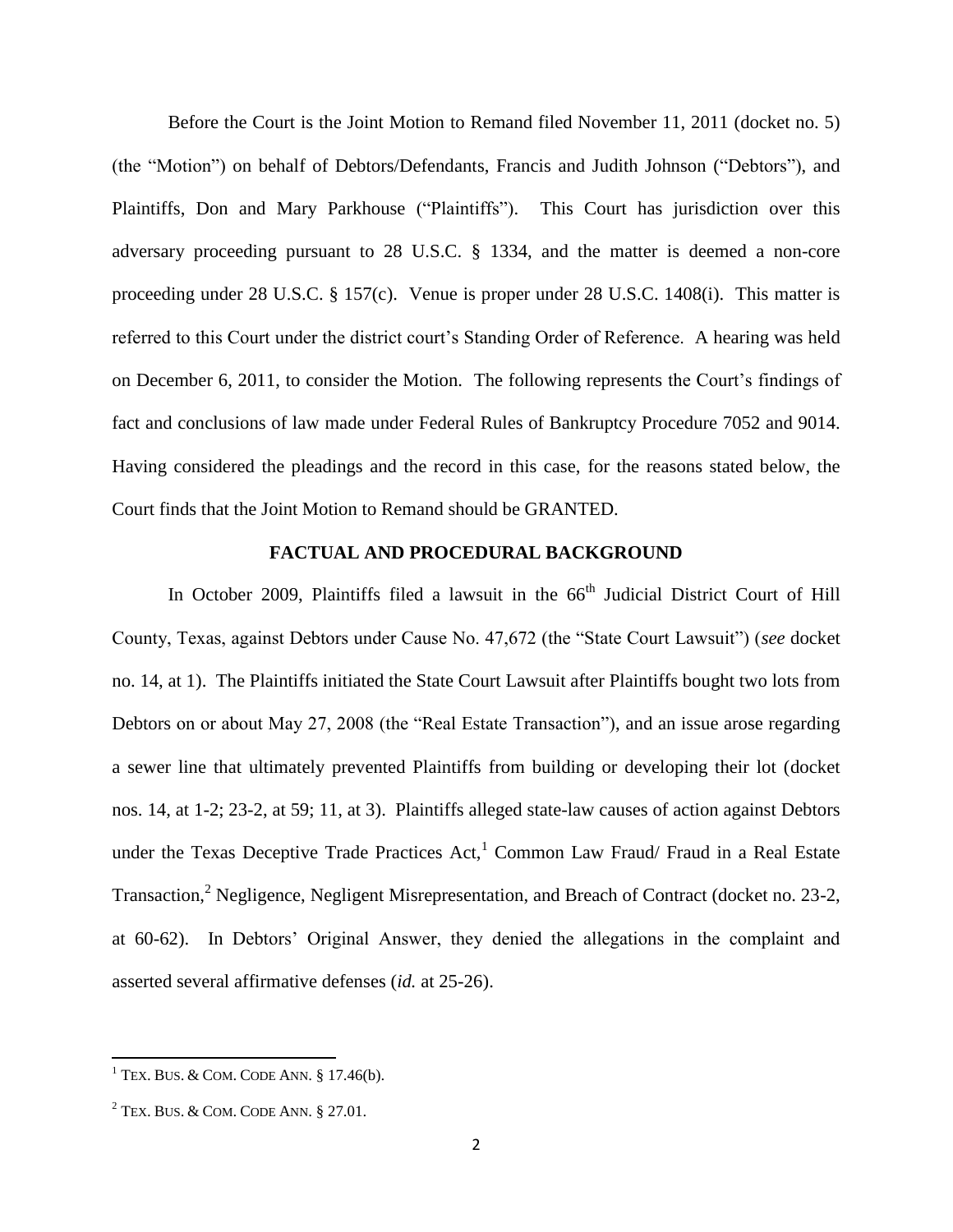On July 28, 2011, Plaintiffs amended their petition and named Lawyers Title Insurance Company ("LTIC") as a co-defendant for denying Plaintiffs title insurance coverage under their title policy subsequent to the Real Estate Transaction (docket no. 14, at 2). Plaintiffs alleged state-law causes of action against LTIC for Breach of Contract, Contract Damages, Bad Faith,<sup>3</sup> and Negligent Misrepresentation (*id.* at 62-64). LTIC did not file any cross-action or counterclaim against Debtors or Plaintiffs in the state court (*id.*). In LTIC's Original Answer and Request for Disclosures, they denied the allegations in the complaint and asserted several affirmative defenses, including an allegation that "Plaintiffs' claim is an exclusion from coverage as enumerated in the title insurance policy," and that "[a]ny injuries or damages alleged to have been sustained or suffered by Plaintiffs were caused in whole or in part, or were contributed to by the acts and omissions of Plaintiffs;" and of "a third person or persons over whom Defendant had no supervision or control." (*Id.* at 51-52.)

Each cause of action that Plaintiffs asserted against Debtors and LTIC in the State Court Lawsuit is asserted under Texas law. In addition, Plaintiffs have requested a jury trial on each of these claims (doc. 23-2, at 65). Since the initiation of the State Court Lawsuit in October 2009, discovery has been completed, and Debtor, Frank Johnson, has been deposed (*id.*). No trial date has been set.

On July 29, 2011, Debtors filed a voluntary petition for relief under chapter 11 of title 11 of the United States Code (the "Bankruptcy Code") (docket no. 14, at 2). On October 25, 2011, Debtors removed the State Court Lawsuit to this Court (docket no. 1). LTIC received notice from this Court of the deadline to file a proof of claim as well as the deadline to file a complaint to determine dischargeability under 11 U.S.C. §§ 523 or 727 (*id.*). The deadlines have since passed, and LTIC did not file a proof of claim or a dischargeability complaint.

 $3$  Tex. Bus. & Com. Code Ann. § 41.003(a).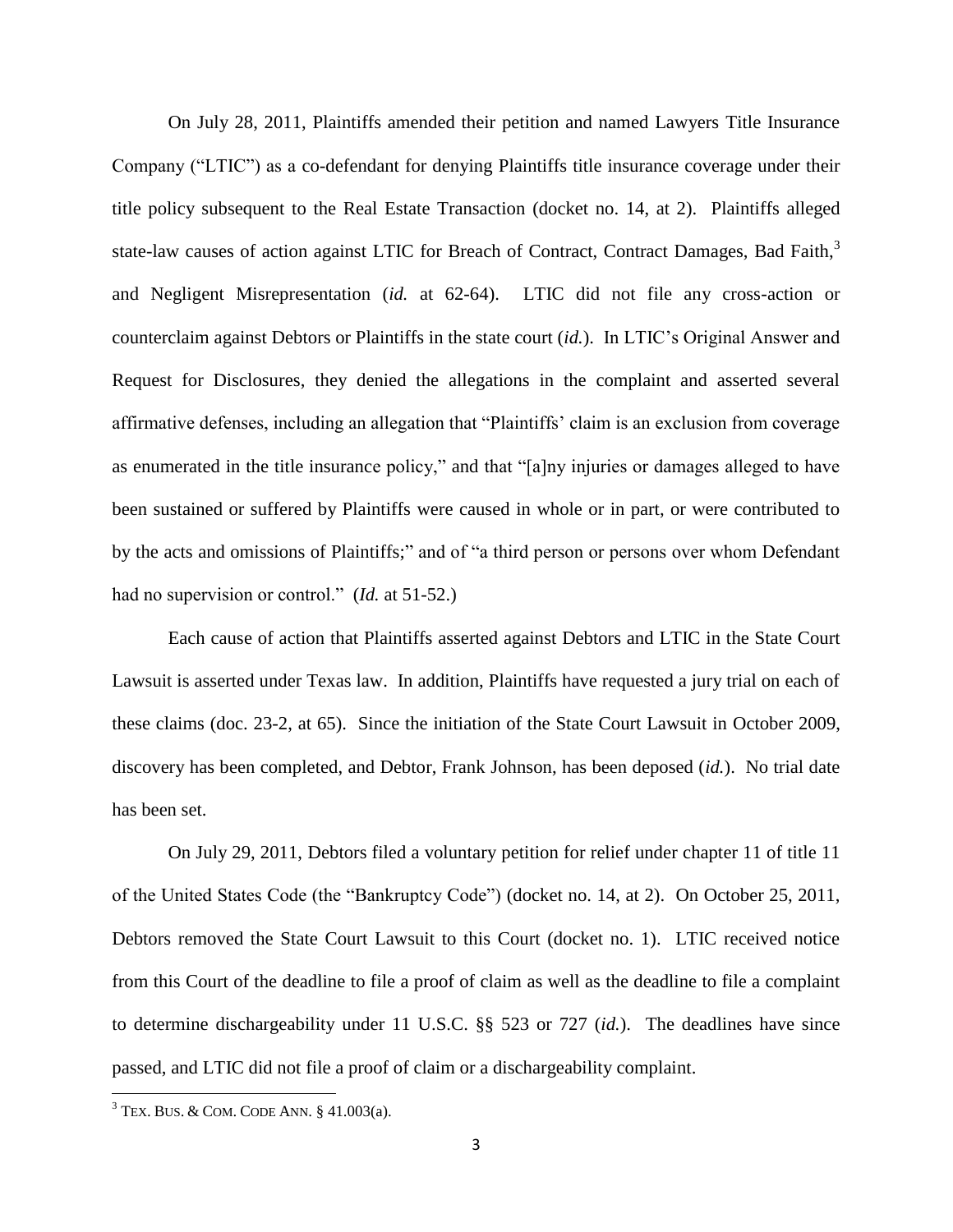On November 11, 2011, Plaintiffs and Debtors filed a Joint Motion to Remand, indicating that "[o]nce the State Court Lawsuit is remanded to the District Court of Hill County, Texas, Plaintiffs will non-suit the [Debtors] and thereby settling and resolving all claims against the [Debtors]." (Docket no. 5, at 2).

On December 1, 2011, LTIC filed three documents: its Rule 12(b)(6) Motion to Dismiss, or Alternatively, Rule 12(e) Motion for a More Definite Statement, pursuant to the Federal Rules of Civil Procedure (docket no. 9); its Motion for Leave to Designate Debtors as a Responsible Third Party, pursuant to the Texas Civil Practice and Remedies Code (docket no. 10) ("Motion to Designate"); and its Objection to Joint Motion to Remand (docket no. 11).

On December 6, 2011, a hearing was held on the Joint Motion to Remand. At the remand hearing, Debtors' counsel noted that LTIC had not filed a counterclaim or cross-action in the adversary proceeding as of that date, that the deadlines for doing so had passed, and that once Plaintiffs non-suit Debtors upon remand, only non-debtor parties will remain. LTIC argued that remanding the case to state court would prejudice LTIC in light of Plaintiffs' plan to non-suit Debtors because the deadline to assert a claim against Debtors in bankruptcy court had passed and would similarly prevent LTIC from asserting a claim against Debtors as a third party in state court. LTIC thus argued that if the case is remanded LTIC would be "left in the dust" with "no recourse against the Debtors."

Accordingly, LTIC argued that the Court should deny the Joint Motion for Remand or, in the alternative, grant LTIC's Motion to Designate Debtors as a third party in hopes that the designation would be binding on the state court once the matter is remanded. A question thereby arose as to the effect and enforceability of this Court's ruling on the Motion to Designate once the proceeding is remanded. The Court instructed that Debtors file a response to the Motion to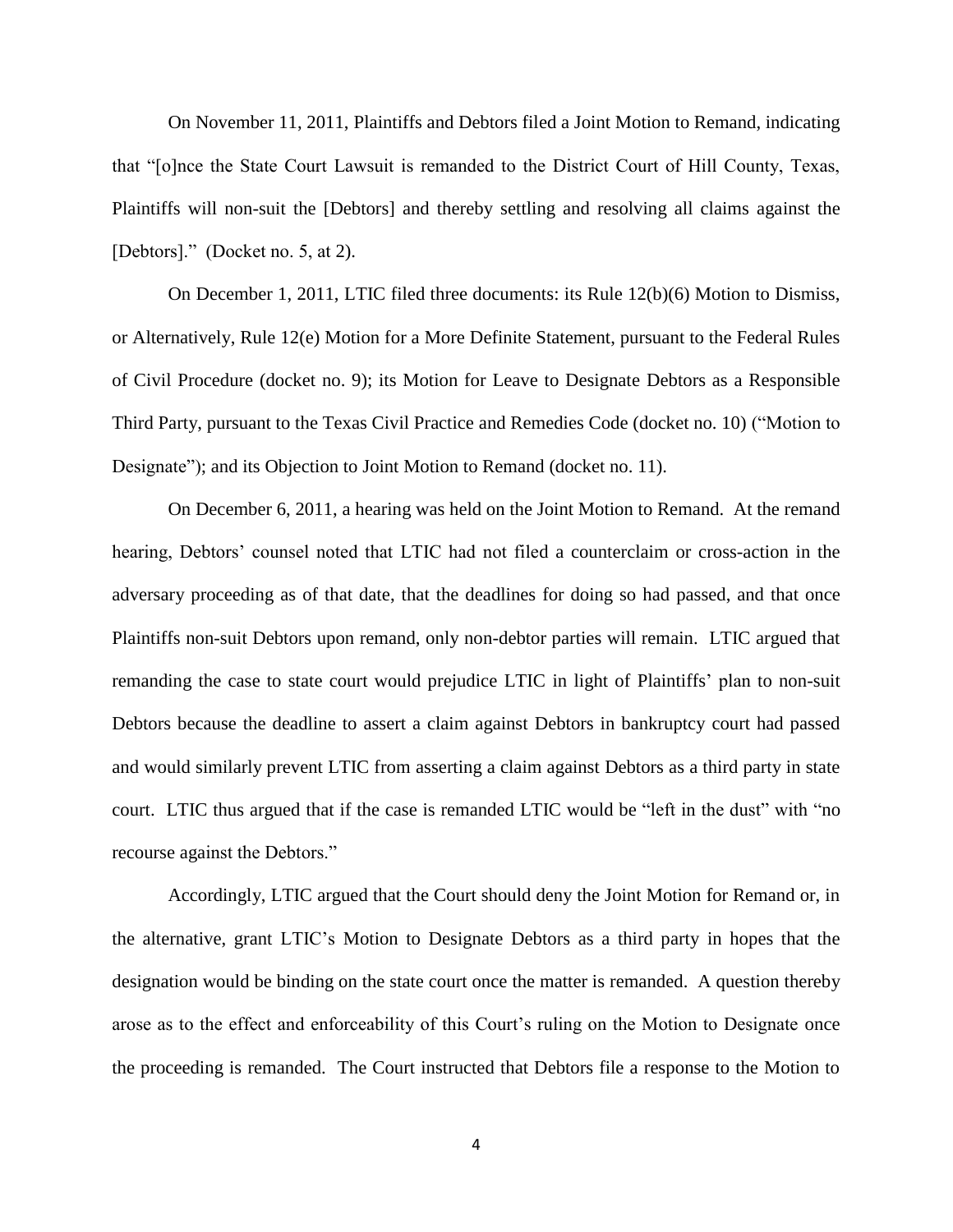Designate by December 6, 2011, and that LTIC file a reply by December 23, 2011. Accordingly,

on December 16, 2011, Debtors filed their Response to LTIC's Motion to Designate (docket no.

14). On December 22, 2011, LTIC filed its Reply (docket no. 16).

On December 22, 2011, LTIC also filed a Crossclaim against Debtors "for the Johnsons'

proportionate liability and contribution as to the Plaintiffs' alleged damages." (Docket no. 17, at

4.) The Crossclaim states, in relevant part:

In the event the trier of fact finds that LTIC is liable to Plaintiffs for damages, LTIC is entitled to have the jury consider the Johnsons' contribution and proportionate liability for Plaintiffs' injury and LTIC seeks a reduction of damages under Chapter 33 of the Texas Civil Practice and Remedies Code . . . . LTIC prays that Plaintiffs take nothing by reason of the allegations in the above-entitled and numbered and that LTIC be dismissed and go hence without delay . . . . Alternatively, LTIC prays that in the event the Plaintiffs are awarded judgment against LTIC, the damages be proportionately reduced and that judgment be entered against the Johnsons for their contribution toward damages . . . .

(*Id.* at 5.) On January 25, 2012, Debtors filed an Answer to the Crossclaim, asserting that

"LTIC cannot pursue this claim because the Defendants have filed bankruptcy and by

filing the crossclaim LTIC is attempting to collect from the Defendants." (Docket no. 19,

at 2.)

## **PARTIES' CONTENTIONS AS TO THE MOTION TO REMAND**

In its Objection to the Joint Motion to Remand, LTIC first argues that "core" matters "affecting the Debtors' bankruptcy proceeding" remain pending (docket no. 11, at 6). LTIC states that "Plaintiffs' assertion against the Debtors of Common Law Fraud/ Fraud in a Real Estate Transaction is a core proceeding under 28 U.S.C. 157(b)(2)(H) as it is a proceeding to determine, avoid, or recover fraudulent conveyances." (*Id.* at 5-6.) Similarly, LTIC asserts that Debtors' "fraudulent act or omission . . . is a core issue under 28 U.S.C. 157(b)(2)(H)." (*Id.* at 7.) LTIC further argues that "these core matters as well as other non-core matters . . . are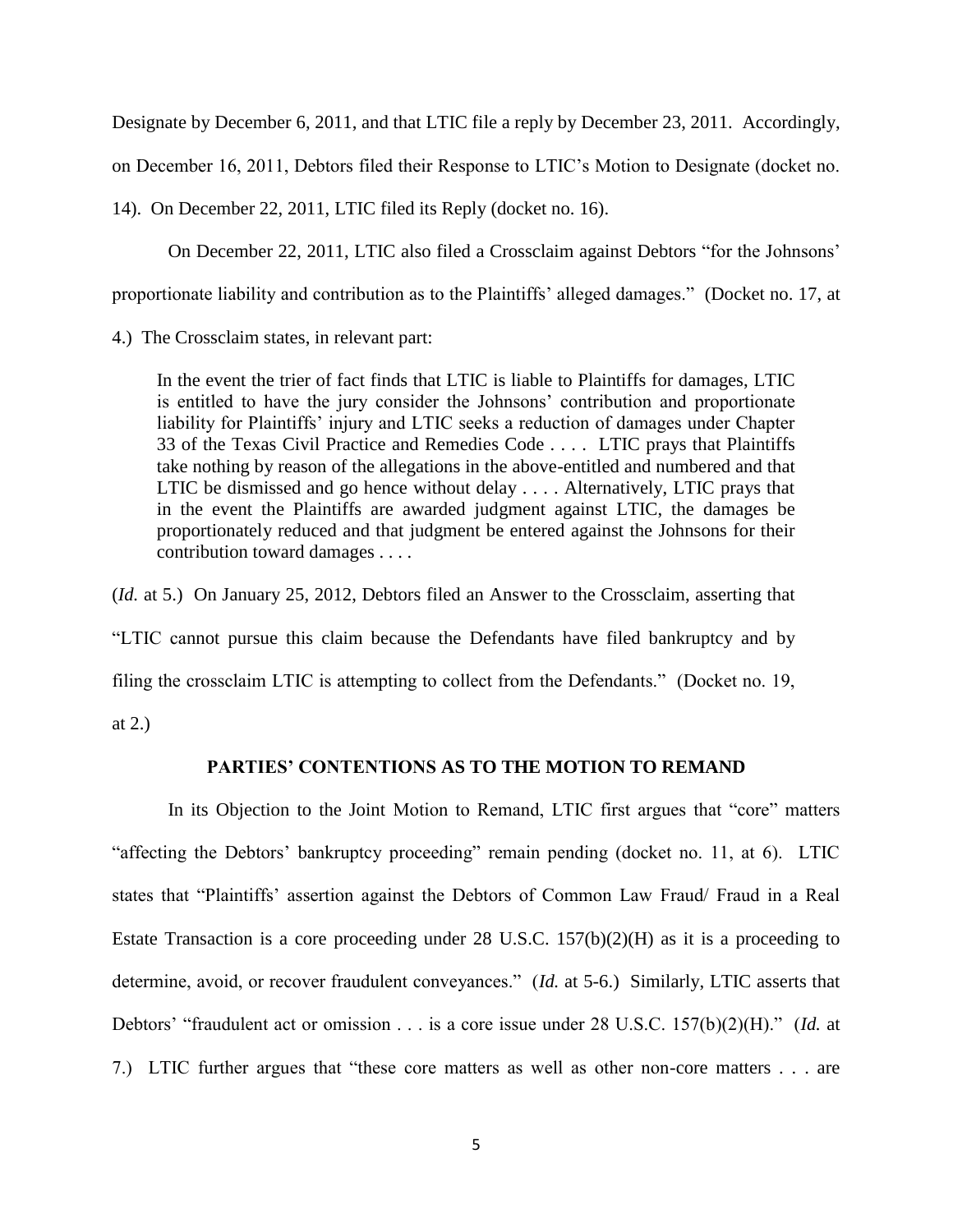directly related to allegations against LTIC" in that "Debtors are Responsible Third Parties as to the claims asserted by Plaintiffs against LTIC." (*Id.* at 6.) LTIC explains that, because the deadline has passed for filing an adversary complaint against debtors in this Court, "LTIC would be unfairly prejudiced if it is then not allowed to third-party the Debtors back into the underlying lawsuit . . . ." (*Id.* at 8.)

In their Response, Plaintiffs argue that the Court should remand the State Court Lawsuit

for the following reasons:

A jury demand has been made, the issues involve purely state law, there is no bankruptcy expertise required to resolve the issues, the State Court would be better able to handle issues of state law, and most importantly, once the Plaintiffs nonsuit the Debtors, the only remaining parties will be non-debtor parties.

(Docket no. 14, at 2.)

# **PARTIES' CONTENTIONS AS TO THE MOTION TO DESIGNATE**

In its Motion to Designate, LTIC asserts that Debtors are "responsible third parties within

the meaning of the Texas Civil Practice & Remedies Code section 33.011(6) because they

caused or contributed to the harm for which recovery of damages is sought by Plaintiff[s]."

(Docket no. 10, at 2.) LTIC states that:

Plaintiffs' complaint arises from alleged fraudulent representations and omissions made by the Debtors related to an underground sewer line crossing a portion of one of the lots . . . . Plaintiffs subsequently added LTIC to the lawsuit for denial of title insurance coverage which coverage determination was based in part on Debtors' judicial pleadings responsive to the allegations of fraud and misrepresentation.

(*Id.* at 2-3.) "Accordingly, the Debtors are responsible third parties as to the fraudulent acts or omissions Debtors committed which resulted in the damages Plaintiffs now seek to recover from LTIC." (*Id.* at 3.)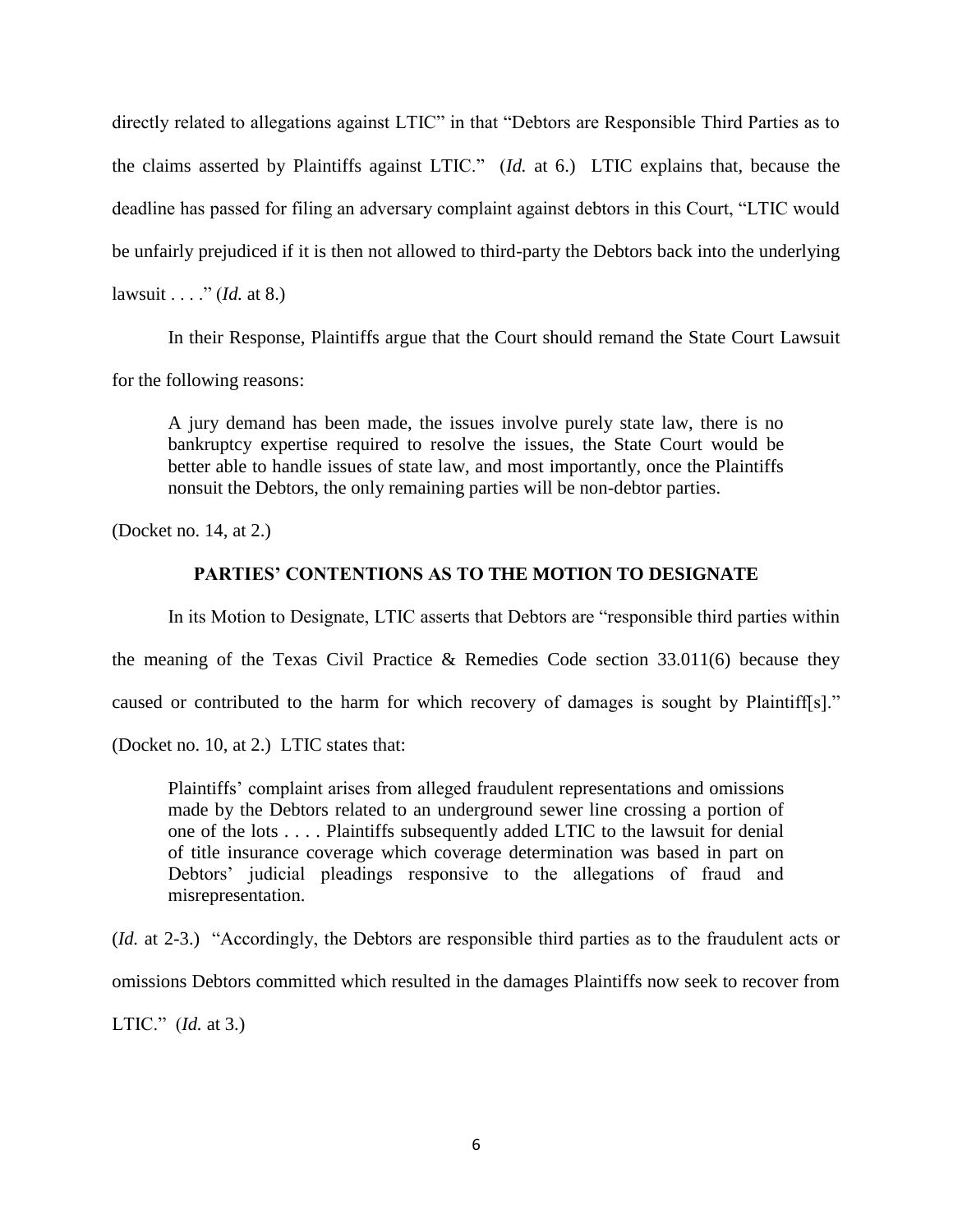In their Response to the Motion to Designate, Plaintiffs argue that the Court should deny the Motion for three reasons. First, Plaintiffs argue that Chapter 33 of the Texas Civil Practice and Remedies Code does not apply. They assert that, by its terms, Chapter 33 only applies to a cause of action "based in tort" or "under the Deceptive Trade Practices- Consumer Protection Act." *(Id.* at 3 (citing TEX. BUS. & COM. CODE ANN. § 33.002)). Once Debtors are non-suited, the only remaining claims against LTIC will be breach of contract claims related to the title policy. Second, in the alternative event the Court finds that Chapter 33 applies, Plaintiffs point out that a designation under the statute "(1) does not by itself impose liability on the person; and (2) may not be used in any other proceeding . . . to impose liability." (*Id.* at 3-4 (citing TEX. BUS. & COM. CODE ANN. § 33.004(i))).<sup>4</sup> Third, notwithstanding their last argument, Plaintiffs assert that LTIC did not "and cannot" plead sufficient facts concerning Debtors' alleged responsibility pursuant to the pleading requirements of the Texas Rules of Civil Procedure (*id.* at 4). Plaintiffs point out once again that they plan to non-suit Debtors and, therefore, contend that there is no evidence of alleged responsibility on the part of the Debtors (*id.*).

In its Reply, LTIC first argues that Plaintiffs did bring causes of action against LTIC that are "based in tort," including claims for Bad Faith and Negligent Misrepresentation (docket no. 16, at 4). Second, LTIC asserts that it has pleaded sufficient facts concerning Debtors' alleged responsibility to meet the "fair notice standard" under the Texas Rules of Civil Procedure (*id.* at 4-6). Third, in the alternative, LTIC requests time to replead (*id.* at 6).

 $\overline{a}$ 

<sup>&</sup>lt;sup>4</sup> The Court notes that Plaintiffs also state, in a somewhat confusing manner, that "if the Court finds that the Debtors should be designated as responsible third parties, the Debtors would agree to an order designating them as responsible third parties." (Docket no. 14, at 3.) Plaintiffs go on, however, to add that "Debtors would agree solely on the basis of the limitations of liability set forth in Section 33.004(i)." (*Id*.)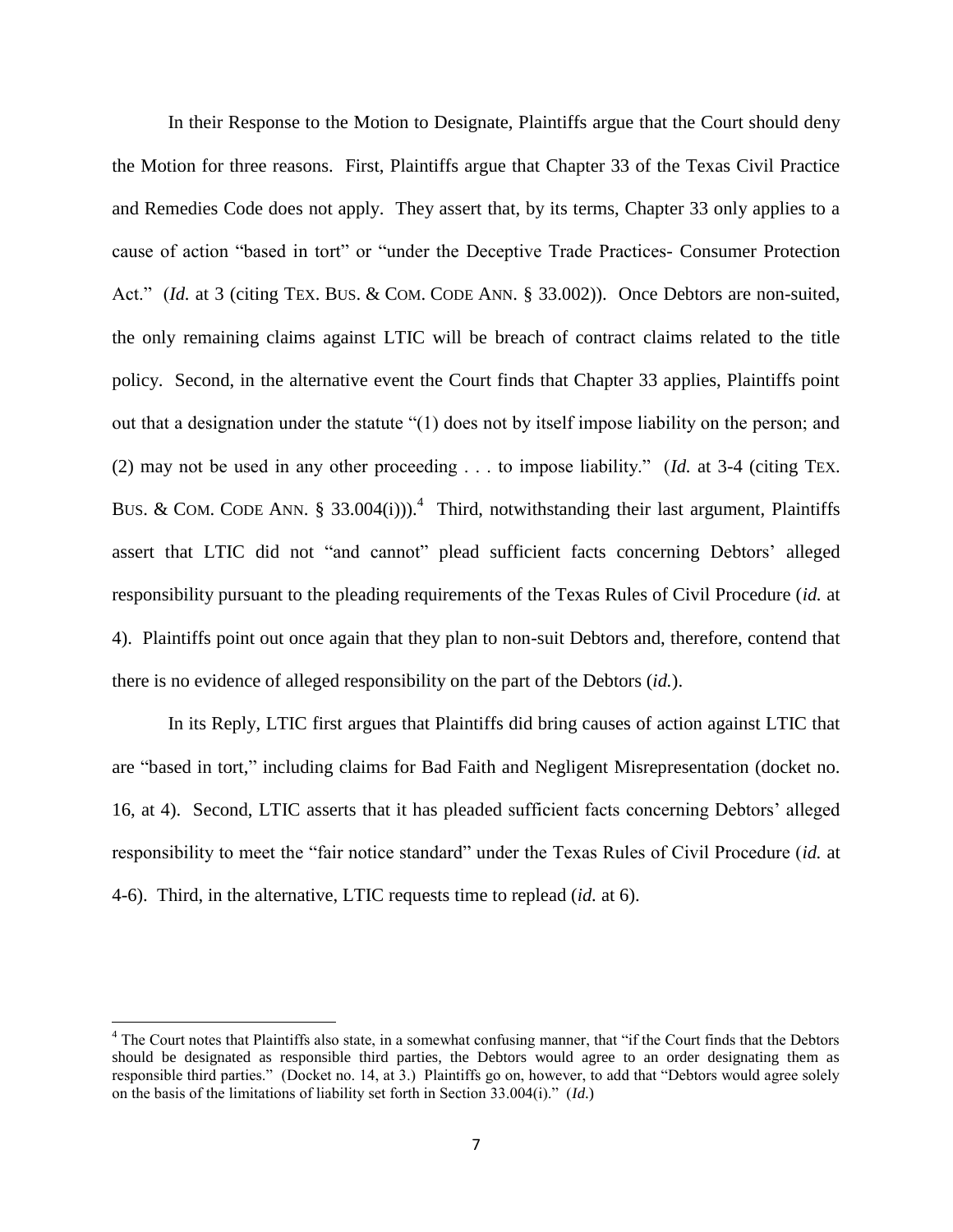### **STANDARD ON A MOTION FOR REMAND**

"Pursuant to 28 U.S.C. § 1452(b) a state court lawsuit which has been removed to bankruptcy court may be remanded on any equitable grounds." *In re Engra, Inc.*, 86 B.R. 890, 895 (S.D. Tex. 1988); *see also In re Wright*, 231 B.R. 597, 600 (Bankr. W.D. Tex. 1999); *Special Value Continuation Partners v. Jones*, 2011 WL 5593058, at \*7 (Bankr. S.D. Tex. Nov. 10, 2011).<sup>5</sup> In addition, pursuant to 28 U.S.C. § 1334(c)(1), the bankruptcy court "may, in its discretion, decline [i.e. abstain] from hearing the proceeding . . . . 'in the interest of justice, or in the interest of comity with State courts or respect for State law.'" *Special Value Continuation* **Partners**, 2011 WL 5593058, at \*7-8 n.15 (citing 28 U.S.C. § 1334(c)(1)).<sup>6</sup> "Courts have broad discretion when considering abstention or remand under these provisions  $\ldots$  ."<sup>7</sup> *Id.* at \*8. "Courts will consider a number of specific factors in deciding whether to abstain or remand." *Id.* at \*7-8; *see also In re Engra, Inc.*, 86 B.R. at 895 ("A considerable overlap exists between the factors appropriate to abstention and those appropriate to remand.") (citing *Browning v. Navarro,* [743 F.2d 1069 \(5th Cir.](http://www.westlaw.com/Find/Default.wl?rs=dfa1.0&vr=2.0&DB=350&FindType=Y&SerialNum=1984145654) 1984)). These factors include:

(1) the effect or lack thereof on the efficient administration of the estate if the court recommends [remand or] abstention

(2) extent to which state law issues predominate over bankruptcy issues

(3) difficult or unsettled nature of applicable law

<sup>&</sup>lt;sup>5</sup> "The court to which such claim or cause of action is removed may remand such claim or cause of action on any equitable ground." 28 U.S.C. § 1452(b).

 $6$  "Except with respect to a case under chapter 15 of title 11, nothing in this section prevents a district court in the interest of justice, or in the interest of comity with State courts or respect for state law, from abstaining from hearing a particular proceeding arising under title 11 or arising in or related to a case under title 11." 28 U.S.C. §  $1334(c)(1)$ .

<sup>&</sup>lt;sup>7</sup> "The court's refusal to abstain or remand under these sections is not reviewable on appeal." *Sabre Techs., L.P. v. TSM Skyline Exhibits, Inc.*, 2008 WL 4330897, at \*4 n.22 (S.D. Tex. Sept. 18, 2008) (citing 28 U.S.C. § 1334(d); 28 U.S.C. § 1452(b)).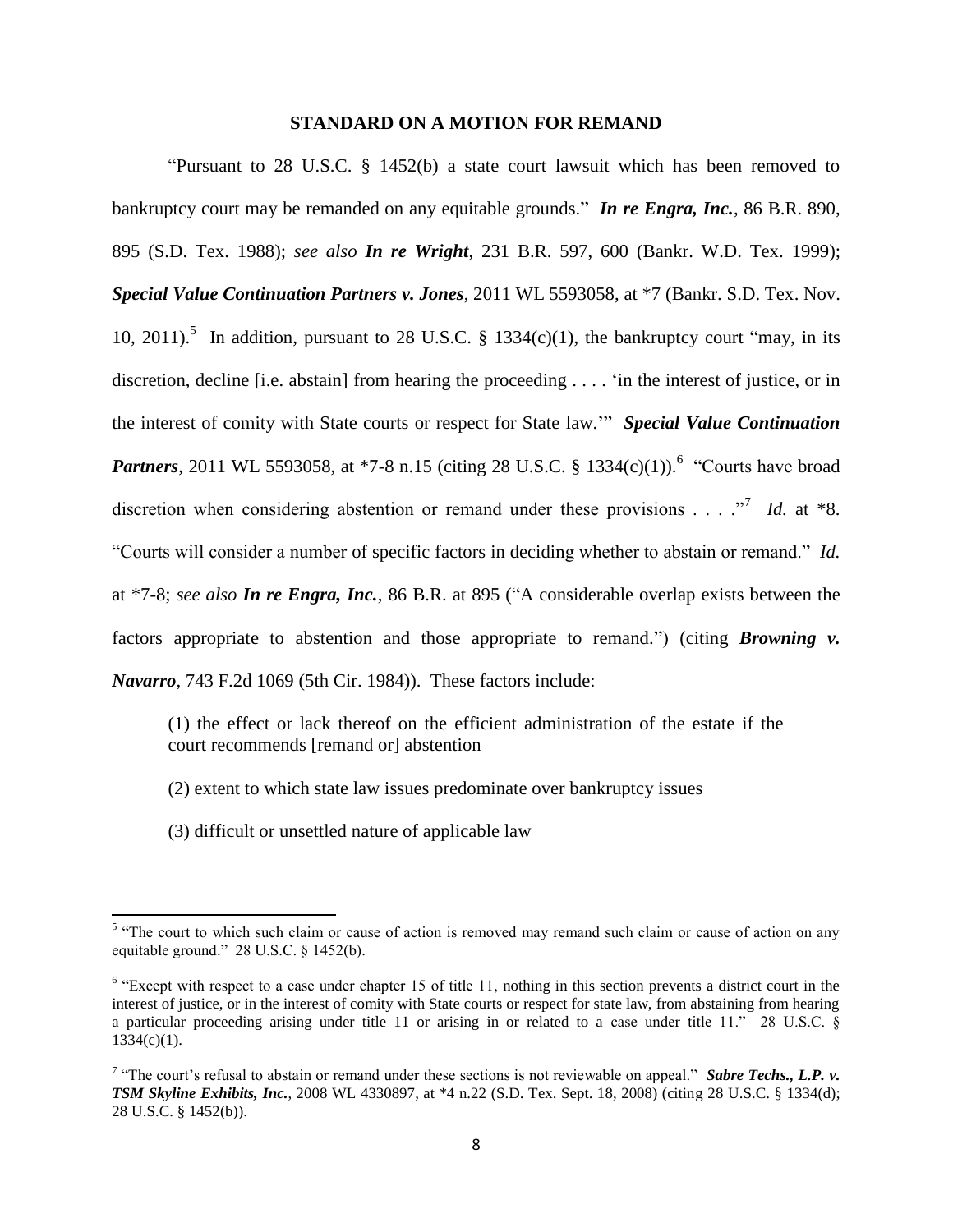(4) presence of related proceeding commenced in state court or other nonbankruptcy proceeding

(5) jurisdictional basis, if any, other than § 1334

(6) degree of relatedness or remoteness of proceeding to main bankruptcy case

(7) the substance rather than the form of an asserted core proceeding

(8) the feasibility of severing state law claims from core bankruptcy matters to allow judgment to be entered in state court with enforcement left to the bankruptcy court

(9) the burden of the bankruptcy court's docket

(10) the likelihood that the commencement of the proceeding in bankruptcy court involves forum shopping by one of the parties

(11) the existence of a right to a jury trial

(12) the presence in the proceeding of nondebtors parties

(13) comity

(14) possibility of prejudice to other parties in the action

*Special Value Continuation Partners*, 2011 WL 5593058, at \*7-8.

"Procedurally, a court should review the state of the pleadings as of the filing of the motion for remand," rather than "as they stood when they were later amended post-motion but prior to the hearing on the motion for remand." *In re Legal Xtranet, Inc.*, 453 B.R. 699, 703-04 (Bankr. W.D. Tex. 2011) (finding that the remand request should be evaluated without taking into account that the party amended its answer shortly before the hearing by dropping its counterclaims and asserting a defensive claim for recoupment); *In re Legal Xtranet, Inc.*, 2011 WL 3236045, at \*2 (Bankr. W.D. Tex. 2011) (denying motion to reconsider order remanding adversary proceeding to state court from whence it was removed).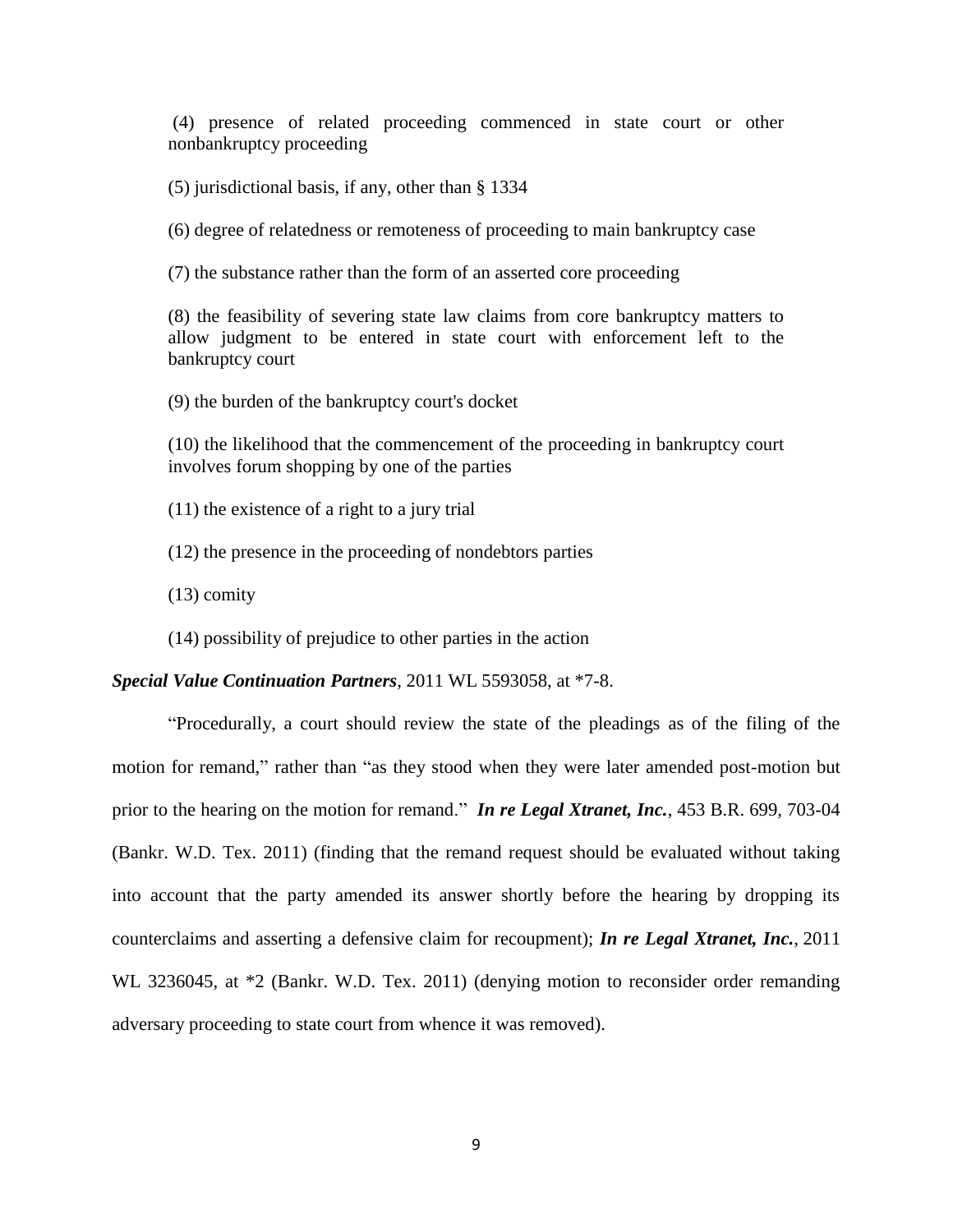In this case, the Joint Motion for Remand was filed on November 20, 2011. Like in *In re* 

*Legal Xtranet*, certain post-motion pleadings were filed subsequent to that, but shortly before the hearing, such as LTIC's Motion to Dismiss (docket no. 9) and Motion to Designate (docket no. 10), filed December 1, 2011. Subsequent to the hearing, LTIC also filed a Counterclaim against Debtors, on December 22, 2011. For the purpose of determining whether remand is appropriate, the Court will review the state of the pleadings as of the date the Joint Motion to Remand was filed, prior to considering the subsequent pleadings.

## **ANALYSIS**

"Looking at the parties' pleadings as they existed at the time of removal, the first issue to be addressed is whether the court has jurisdiction over the parties' state court proceeding and, if so, whether each cause of action asserted within that proceeding is core or non-core." *In re Legal Xtranet, Inc.*, 453 B.R. at 704; *see also CBI Eastchase, L.P. v. Farris (In re e2 Commc'ns, Inc.)*, 2005 Bankr. LEXIS 3250, at \*8 (Bankr. N.D. Tex. Mar. 24, 2005) (noting that before addressing the issues of abstention and equitable remand, "the first question is whether this Court has jurisdiction over the claims asserted in the State Court Action under section 1334").

### **I. The Court has only "related to" subject matter jurisdiction over this proceeding.**

"A matter falls within the court's subject matter jurisdiction if the matter arises under a provision of title 11, or if the matter arises in or is related to the bankruptcy case." *In re Legal Xtranet, Inc.*, 453 B.R. at 704. "'Arising under' jurisdiction involves causes of action created or determined by a statutory provision of title 11." *Id.* (citing *In re e2 Communications*, 2005 Bankr. LEXIS 3250, at \*9-10 n.5). In this case, Plaintiffs do not allege any cause of action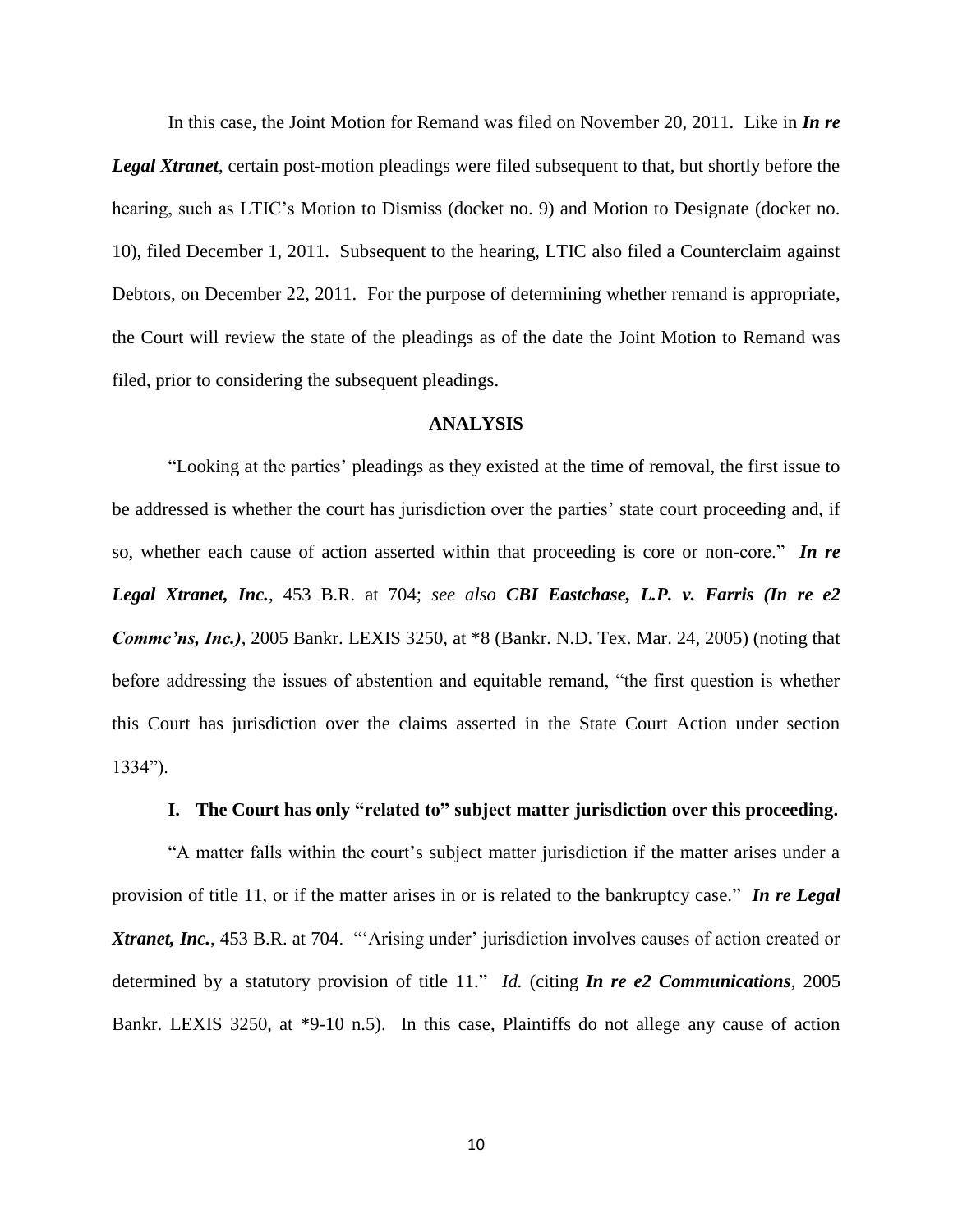pursuant to a statutory provision of title 11. Rather, Plaintiffs allege purely state-law claims. Therefore, Court does not have "arising under" jurisdiction.

"'Arising in' jurisdiction is not based on a right expressly created by title 11, but is based on claims that have no existence outside of bankruptcy." *Id.* Claims that "initially arose in a state-court proceeding, long before [the debtor] filed for bankruptcy . . . did not 'arise under' or 'arise in' a title 11 proceeding." *Wachovia Bank, N.A. v. Carroll*, 2009 U.S. Dist. LEXIS 10175, at \*4 (M.D. Ala. Feb. 10, 2009); *see also Coho Oil & Gas, Inc. v. Finley Res., Inc. (In re Coho Energy, Inc.)*, 309 B.R. 217, 222 (Bankr. N.D. Tex. 2004) (finding that "an action seeking damages for pre-petition breaches of pre-petition contracts and for pre-petition tortious conduct" was "a non-core proceeding which neither arises in nor under title 11"). In such cases, the causes of action obviously "could (and in fact did) exist absent [the debtor's] bankruptcy filing." *In re Legal Xtranet, Inc.*, 453 B.R. at 709. In this case, Plaintiffs initiated purely statelaw claims against Debtors in a state-court proceeding in October 2009, long before Debtors filed for bankruptcy in July 2011. As the court put it in *Wachovia Bank*, the State Court Lawsuit "could (and in fact did) exist" outside of bankruptcy. Therefore, the Court does not have "arising in" jurisdiction.

"Prior to confirmation of a plan of reorganization, 'related to' jurisdiction exists if 'the outcome of that proceeding could conceivably have any effect on the estate being administered in bankruptcy." *In re Legal Xtranet, Inc.*, 453 B.R. at 704. Section 1334's reference to matters "related to" bankruptcy cases "is primarily intended to encompass tort, contract, and other legal claims by and against the debtor, claims that, were it not for bankruptcy, would be ordinary stand-alone lawsuits between the debtor and others but that section 1334(b) allows to be forced into bankruptcy court so that all claims by and against the debtor can be determined in the same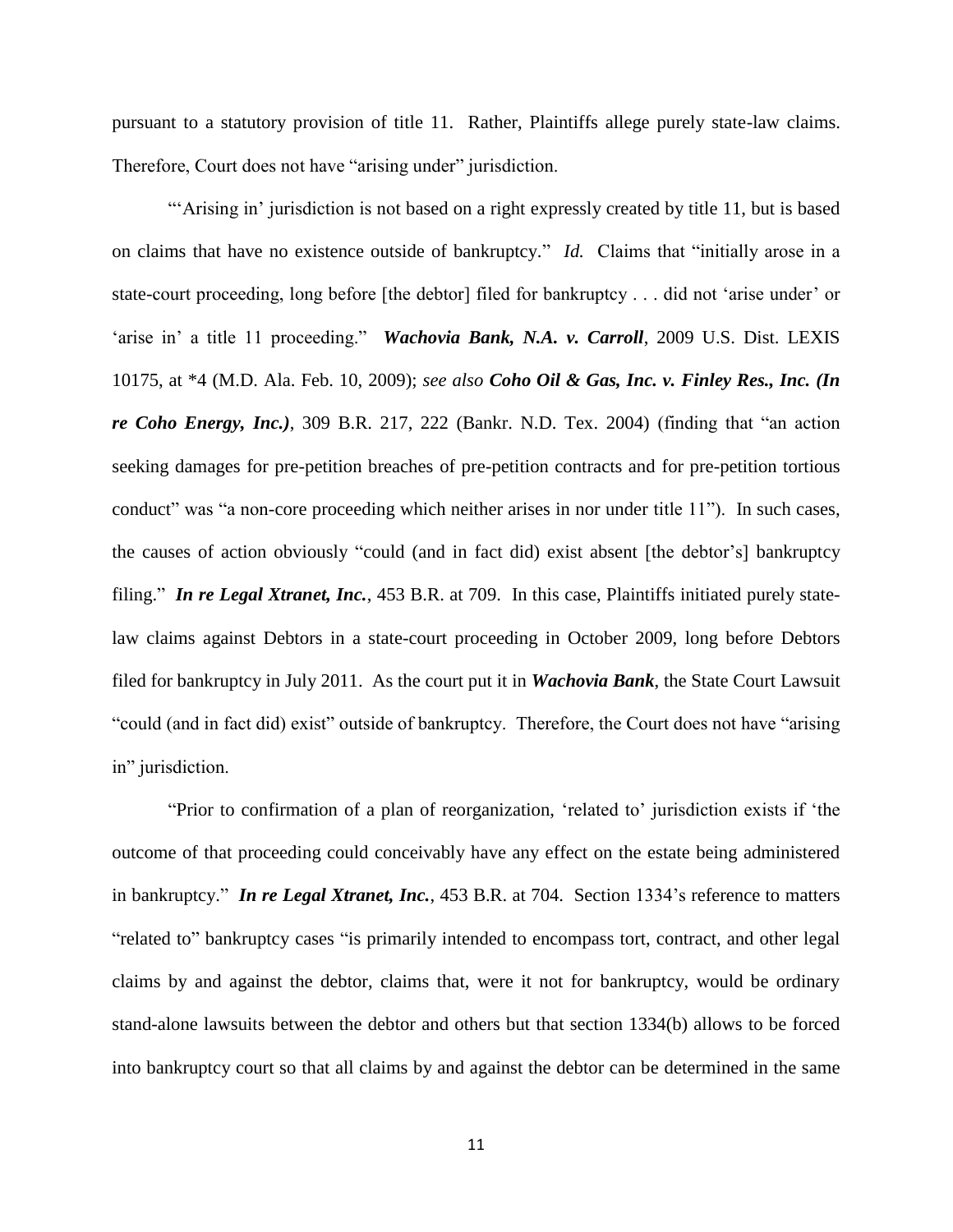forum. *In re Zale Corp*, 62 F.3d 746, 752 (5th Cir. 1995). Here, Plaintiffs brought tort, contract, and other claims against Debtors that proceeded for almost two years in state court before Debtors filed for bankruptcy. Were it not for Debtors' bankruptcy, the proceeding would have continued to be a "stand-alone lawsuit" in state court. Given that Debtors have filed for bankruptcy, however, the lawsuit could "conceivably" have an effect on the administration of the bankruptcy estate. While Plaintiffs currently plan to non-suit Debtors once the case is remanded to state court, in which case the estate would not be affected, at present, Debtors are still a party to this litigation.<sup>8</sup> Therefore, at present, this Court has "related to" jurisdiction over this proceeding.

### **II. The proceeding does not involve any core issues as defined by 28 U.S.C. § 157.**

Once the court determines that it has subject matter jurisdiction, the next step is to determine if the claims are core or non-core. *In re Legal Xtranet, Inc.*, 453 B.R. at 706. In doing so, "courts first look to the language of 28 U.S.C. § 157, which sets forth a non-exclusive list of proceedings that are core." *Id.* Next, courts engage in a two-step inquiry whereby "proceedings that arise under title 11 or arise in cases under title 11 are deemed 'core' matters; while civil proceedings that are related to a title 11 case are deemed 'non-core' matters." *Id* (citing *Morrison v. Western Builders of Amarillo, Inc. (In re Morrison)*, 555 F.3d 473, 479 (5th Cir. 2009)); *see also In re Wood*, 825 F.2d 90, 97 (5th Cir. 1987). In this case, none of the causes of action asserted in the State Court Lawsuit are among those specified in § 157(b). In addition, as previously stated, the State Court Lawsuit does not consist of any claims "arising in" or "arising under" title 11. The claims alleged in the State Court Lawsuit are, at most, "related to" Debtors' bankruptcy case. Therefore, the claims are non-core.

<sup>8</sup> *See Maintainco, Inc. v. Mitsubishi Caterpillar Forklift Am., Inc. (In re Mid-Atlantic Handling Sys., LLC)*, 304 B.R. 111, 120 (Bankr. D.N.J. 2003) (finding that pre-petition state law tortious interference and breach of contract claims" asserted against the debtor were "related to" debtor's chapter 11 case).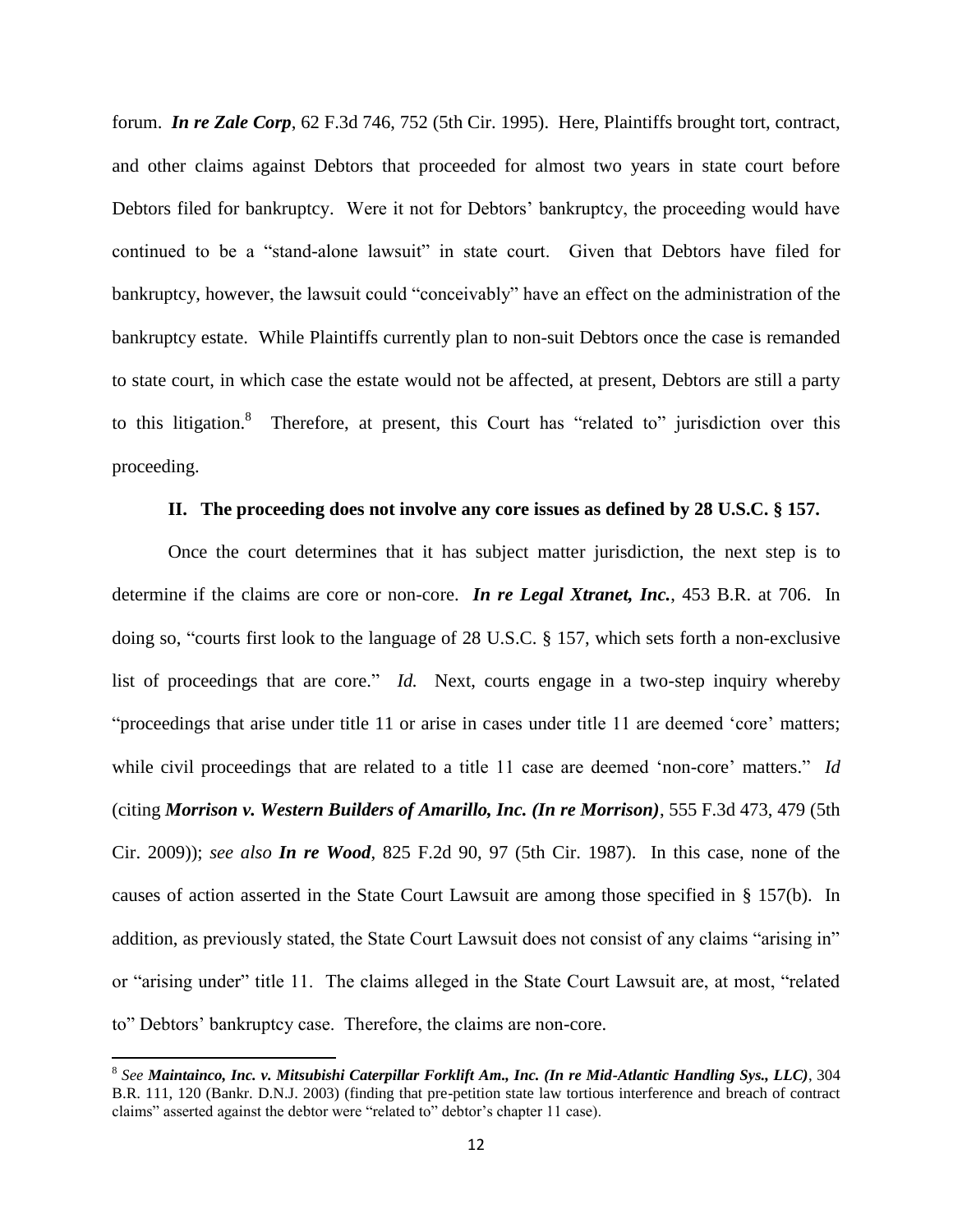LTIC objects to remand on the grounds that "core" issues remain. LTIC states that "Plaintiffs' assertion against the Debtors of Common Law Fraud/ Fraud in a Real Estate Transaction is a core proceeding under 28 U.S.C. 157(b)(2)(H) as it is a proceeding to determine, avoid, or recover fraudulent conveyances." (Docket no. 11,*.* at 5-6.) Similarly, LTIC asserts that Debtors' "fraudulent act or omission . . . is a core issue under 28 U.S.C. 157(b)(2)(H)." (*Id.* at 7.)

LTIC correctly states that proceedings to determine, avoid or recover "fraudulent conveyances" are core proceedings pursuant to 28 U.S.C. § 157(b). Plaintiffs' claim for common law "fraud," however, does not constitute such a proceeding. A proceeding to avoid a "fraudulent conveyance" is authorized under two sections of the Bankruptcy Code: 11 U.S.C. §§ 548 and 544(b). "Section 548 specifically authorizes the trustee to avoid any transfer of an interest of the debtor that was 'made or incurred on or within one year before the date of the filing of the [bankruptcy] petition' if the debtor 'made such transfer . . . with actual intent to hinder, delay or defraud [any creditor].'" *In re Mankin*, 823 F.2d 1296, 1298 (9th Cir. 1987) (citing 11 U.S.C.A.  $\S$  548(a)(1)). "Section 544(b) gives to the trustee the power to avoid any conveyances which an unsecured creditor could have avoided under applicable state law." *Id.* (citing 11 U.S.C.A. § 544(b)). Fraudulent conveyance actions arising under §§ 548 or 544(b) are "core" proceedings. *See id.*; *In re Gandy*, 299 F.3d 489, 496-97 (5th Cir. 2002) (finding that debtor-in-possession's §544(b) claim to avoid transfers of her own ownership interests under the Texas Uniform Transfer Act<sup>9</sup> was a "core" proceeding).

In this case, Plaintiffs do not assert a cause of action under § 548 or § 544(b). In fact, Plaintiffs do not even assert a claim for fraudulent transfer under the applicable Texas law. Rather, Plaintiffs assert a claim for "Common Law Fraud/ Fraud in a Real Estate Transaction,"

 $9$ <sup>9</sup> TEX. BUS. & COM. CODE ANN. § 24.001.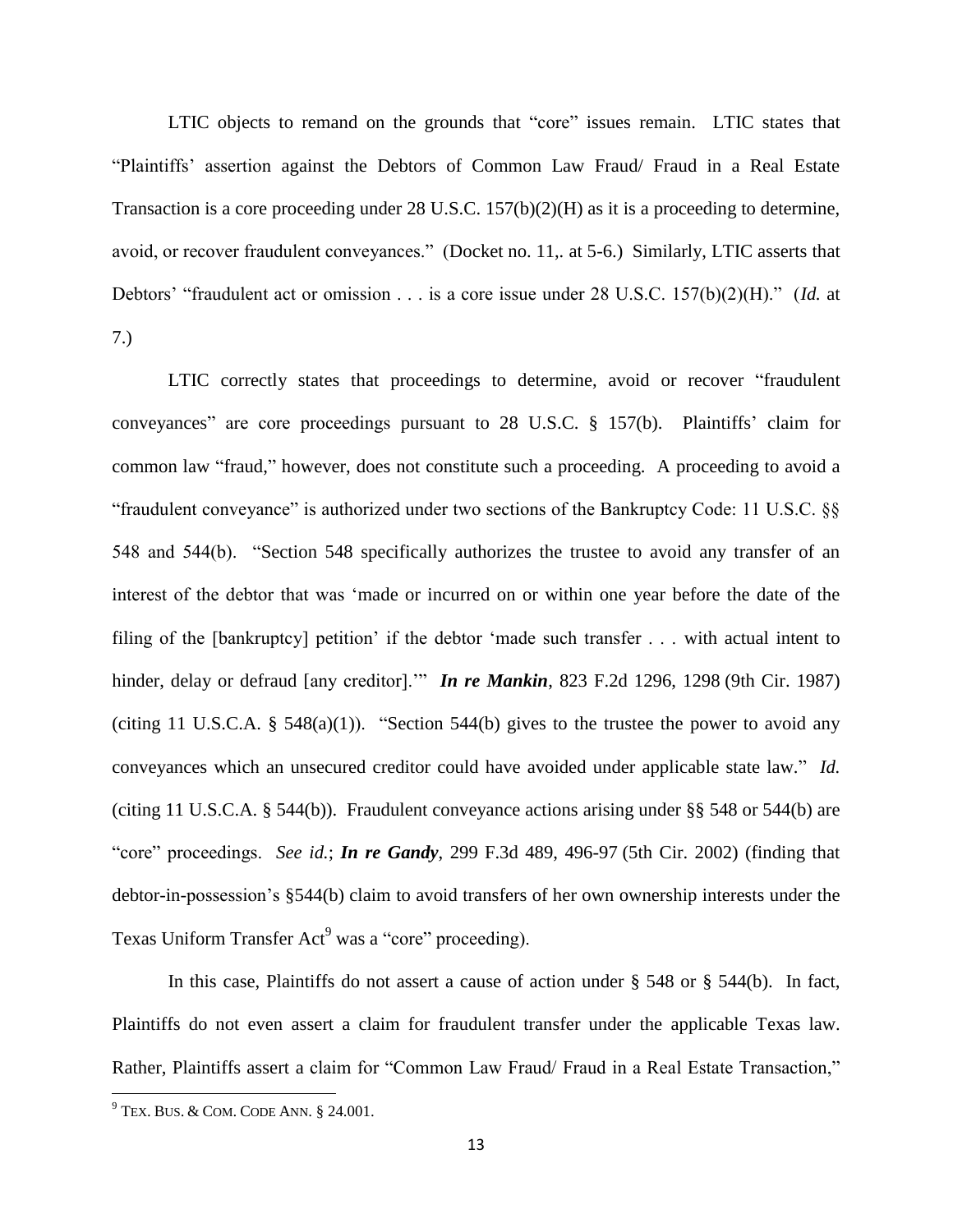alleging fraudulent acts or omissions in the course of a real estate transaction that occurred more than three years before Debtors filed for bankruptcy. It appears that LTIC mistakenly conflates "fraud" (a common law cause of action arising in tort) with "fraudulent conveyance" (a statutory cause of action arising under §§ 548 or 544(b)). The latter is expressly recognized in 28 U.S.C. § 157(b)(H) as a core proceeding; the former is not.

## **III. Factors 1, 2, 4, 5, 6, 7, 8, 11, 12, and 13 all weigh in favor of remand.**

Having established that this Court has jurisdiction over this proceeding pursuant to § 1334 and that each of the claims in this case is non-core, the Court now turns to the fourteen enumerated factors listed above that courts generally consider in order to determine whether remand is appropriate. For the reasons stated below, the Court finds that factors 1, 2, 4, 5, 6, 7, 8, 11, 12, and 13 all weigh in favor of granting the Joint Motion to Remand.

First, as previously noted, while it is "conceivable" that the proceeding could have an effect on the administration of Debtors' estate given that Debtors are currently parties to the litigation, Plaintiffs indicated in their Joint Motion to Remand that they intend to non-suit Debtors once the proceeding is remanded to state court, leaving only non-debtor parties (factor 12). Therefore, it cannot be said that Debtors' estate would be negatively, or positively, affected by remand (factor 1). In addition, the only jurisdictional basis this Court has over the proceeding is "related to" jurisdiction under § 1334, and even that would be taken away if Plaintiffs non-suit Debtors (factor 5). Moreover, Plaintiffs have demanded a jury on all claims asserted and, even if it were within the Court's authority to conduct a jury trial on purely non-core, state-law causes of action, there has been no indication that the parties would consent to a jury trial in the bankruptcy court (factor 11).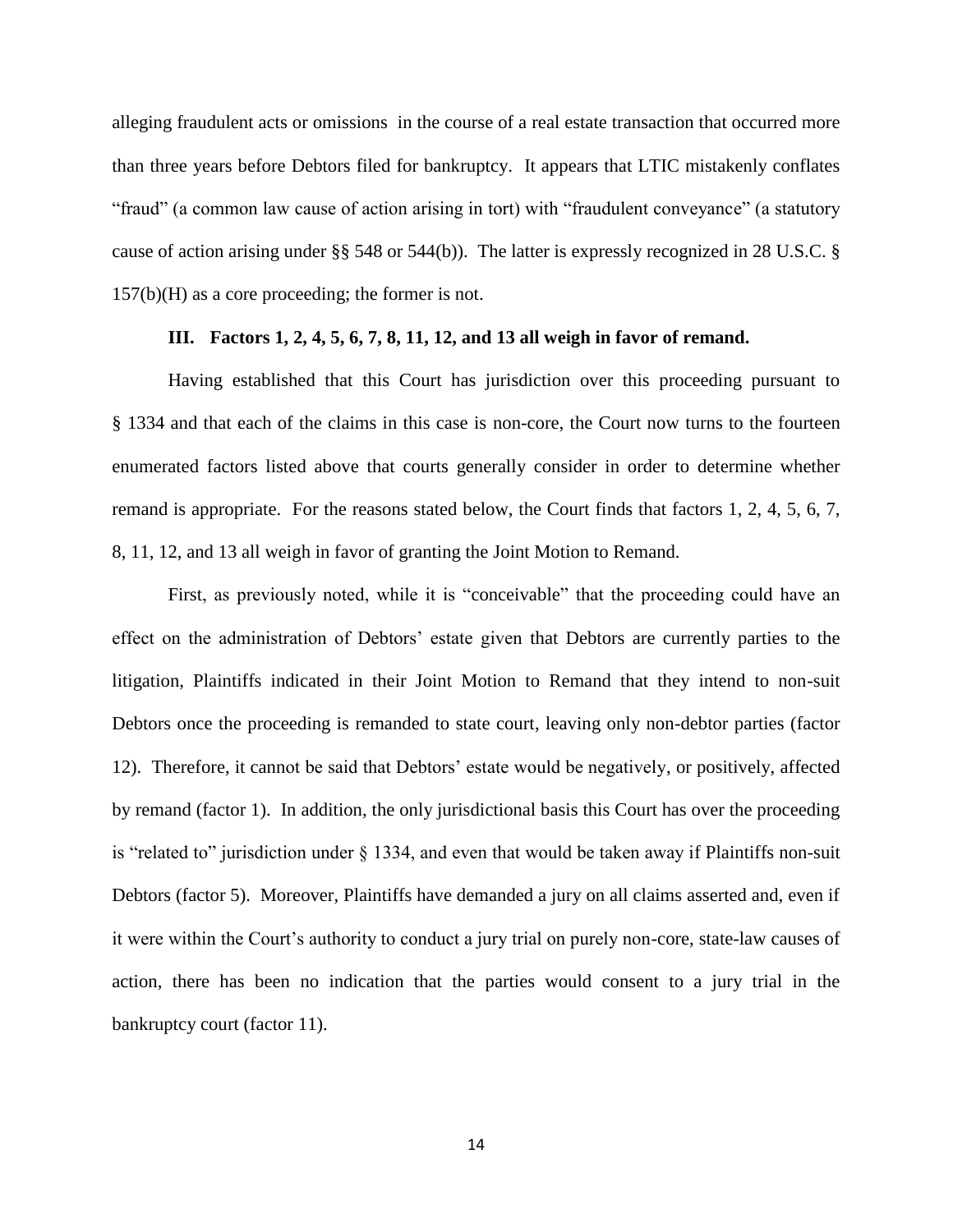The proceeding consists only of state-law claims; it is not in any way related to the bankruptcy case; and it does not involve any core issues (factors 2, 6, 7, 8). The State Court Lawsuit commenced in October 2009 and proceeded in state court for nearly two years before Debtors filed for bankruptcy in July 2011 (factor 4). Discovery was completed, and Debtor, Frank Johnson, was deposed. The case, therefore, appears to be ready for trial, and no party has indicated that there will be a significant delay in proceeding to trial in the state court. Furthermore, in the interest of comity the state court is better suited to adjudicate the state-law claims asserted (factor 13).

Essentially, the only argument LTIC presents in opposition to remand is that LTIC would be "unfairly prejudiced." (Docket no. 11, at 8.) The Court disagrees. Regardless of whether the Court remands the proceeding to state court, LTIC has no recourse to assert liability against Debtors because, as previously stated, the allowed time for asserting claims against Debtors has passed. Furthermore, as noted below, nothing prevents LTIC from refiling its Motion to Designate in state court once the case is remanded. Therefore, this Court's decision to remand the proceeding does not prejudice LTIC.

In sum, given that the overwhelming majority of factors favor remand, the Court, therefore, finds that the Joint Motion to Remand should be GRANTED.

#### **IV. Pleadings filed subsequent to the Joint Motion to Remand are now moot.**

Procedurally, as previously stated, the Motion to Dismiss (docket no. 9), Motion to Designate (docket no. 10), and Crossclaim (docket no. 17) filed on behalf of LTIC subsequent to the Joint Motion to Remand did not factor into this Court's analysis in determining whether remand should be granted. At this stage, however, given this Court's finding that remand of this proceeding is appropriate, the Court now finds that the pleadings filed subsequent to the Motion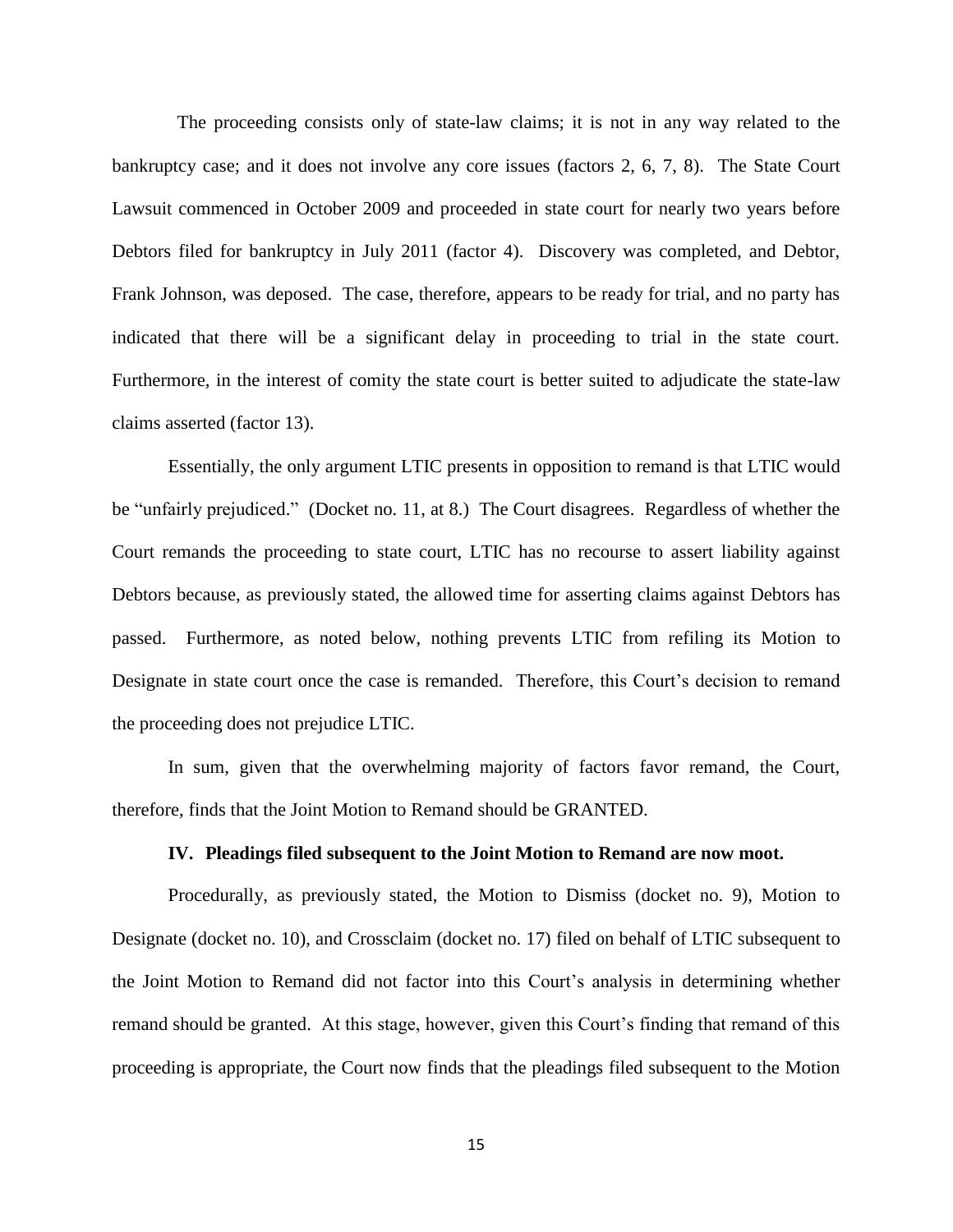to Remand would be more appropriately considered by the state court as well. Accordingly, this Court declines to rule on the subsequently filed pleadings.<sup>10</sup>

With regard to the Motion to Designate in particular, notwithstanding this Court's indication at the remand hearing that it would consider the Motion in light of the Motion to Remand, after having further reviewed the matter and the relevant case law at this stage, the Court now declines to rule on the Motion. At the hearing, LTIC requested that this Court grant the Motion to Designate Debtors as responsible third parties under Chapter 33 of the Texas Civil Practice and Remedies Code in hopes that the designation would be binding on the state court once the matter is remanded. In light of the minimal jurisdiction this Court retains over this proceeding, the overwhelming factors that favor remand of this proceeding to the state court, and the nuanced state-law statutory scheme implicated by the Motion to Designate, the Court finds, in the interests of comity and respect for state law, that it should defer to the state court for resolution of this Motion as well. The Court notes that it sees no reason why LTIC cannot refile its Motion to Designate in the state court once the proceeding is remanded, given that designation as a responsible third party is neither precluded by any applicable state-law statute of limitations nor by the automatic stay in the bankruptcy case.<sup>11</sup>

 $\overline{a}$ 

<sup>10</sup> *See* "*Special Value Continuation Partners*, 2011 WL 5593058, at \*7-8 n.15 (noting that the court "may, in its discretion, decline from hearing" a particular proceeding pursuant to 28 U.S.C. § 1334(c)(1), which provides that "nothing in this section prevents a district court in the interest of justice, or in the interest of comity with State courts or respect for state law, from abstaining from hearing a particular proceeding arising under title 11 or arising in or related to a case under title 11").

<sup>&</sup>lt;sup>11</sup> *See Flack v. Hanke*, 334 S.W.3d 251, 260 (Tex. App. 2010) ("[S]ection 33.004 provides that a properly designated responsible third party may be joined regardless of limitations"); *Bueno v. Cott Beverages, Inc.*, 2005 WL 647026, \*2 (W.D. Tex. Feb. 8, 2005) ("[S]ince the 2003 amendments, responsible third parties are now *designated,* not joined. Further, responsible third parties are no longer limited to those who are responsible to the claimant for some or all of the damages sought against the defendant and a defendant may now designate as a responsible third party one who could not be liable to plaintiff, whose identity is unknown, or who is not even subject to the court's jurisdiction.") (emphasis in original).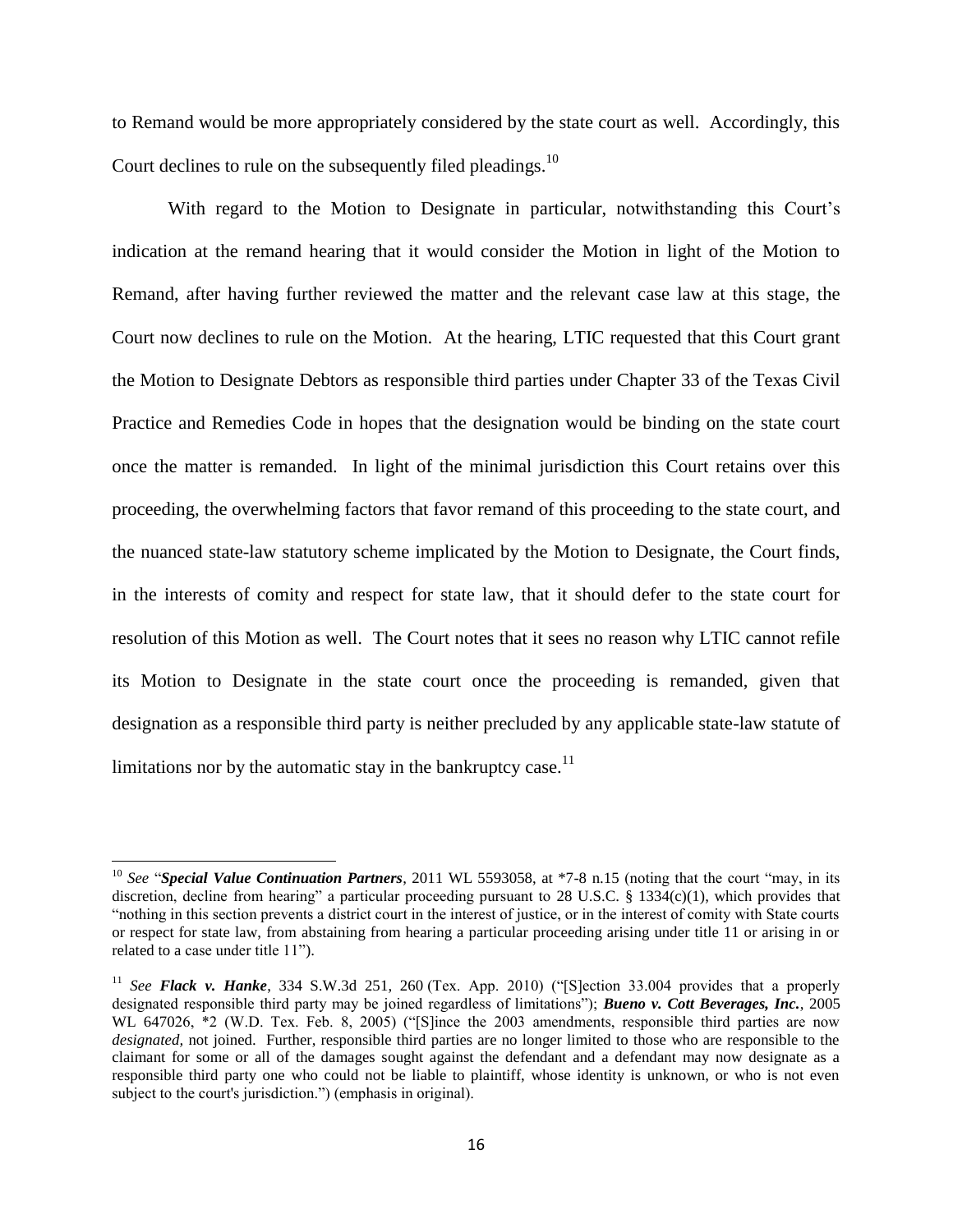With regard to the Counterclaim, the Court also notes, however, that notwithstanding its ability to request designation of Debtors as responsible third parties, LTIC will be barred from seeking any recourse against Debtors for damages or liability by way of a cross-claim or otherwise, whether in bankruptcy court or state court, just as LTIC acknowledges it would be barred from joining Debtors as third parties into the underlying lawsuit due to the automatic stay and the expiration of the claim bar date. Moreover, the Court finds that its decision to decline from ruling on the subsequently filed Motion to Designate and the Counterclaim does not unfairly prejudice LTIC. At the hearing, LTIC acknowledged that they may have been able to file a cross-claim against Debtors in state court, but did not do so. Furthermore, LTIC does not rebut Plaintiffs' assertion that LTIC received timely notice of the deadline to file a claim the bankruptcy court, but made no effort to file a proof of claim or an adversary complaint against Debtors (*see* docket no. 14, at 2). In their pleadings, LTIC also acknowledged that it could have filed a motion to designate Debtors as responsible third parties in the state court, but chose not to do so because they did not "need to" as long as Debtors were a party to the suit (docket no. 10, at 3). The fact that LTIC waited too long to act and is now without recourse does not seem to be unfair prejudice.<sup>12</sup> Moreover, this would be the case whether this Court decided to keep the matter in bankruptcy court or appropriately remand the proceeding to the state court.

For the foregoing reasons, this Court declines to rule on the subsequently filed pleadings, including the Motion to Dismiss, the Motion to Designate, and the Counterclaim and, accordingly, finds that the pleadings should be DISMISSED AS MOOT without prejudice to refiling in the state court.

 $\overline{a}$ 

<sup>12</sup> Indeed, Texas courts have made similar findings. *See, e.g.*, *In re Unitec Elevator Services Co.*, 178 S.W.3d 53, 59 (Tex. App. 2005) (finding that trial court did not abuse its discretion in denying petitioners late-filed motion to designate where "relators waited over 18 months after plaintiffs named Centerpoint as a defendant to seek leave to designate Centerpoint as a responsible third party, and relators knew that plaintiffs could non-suit their claims at any time").